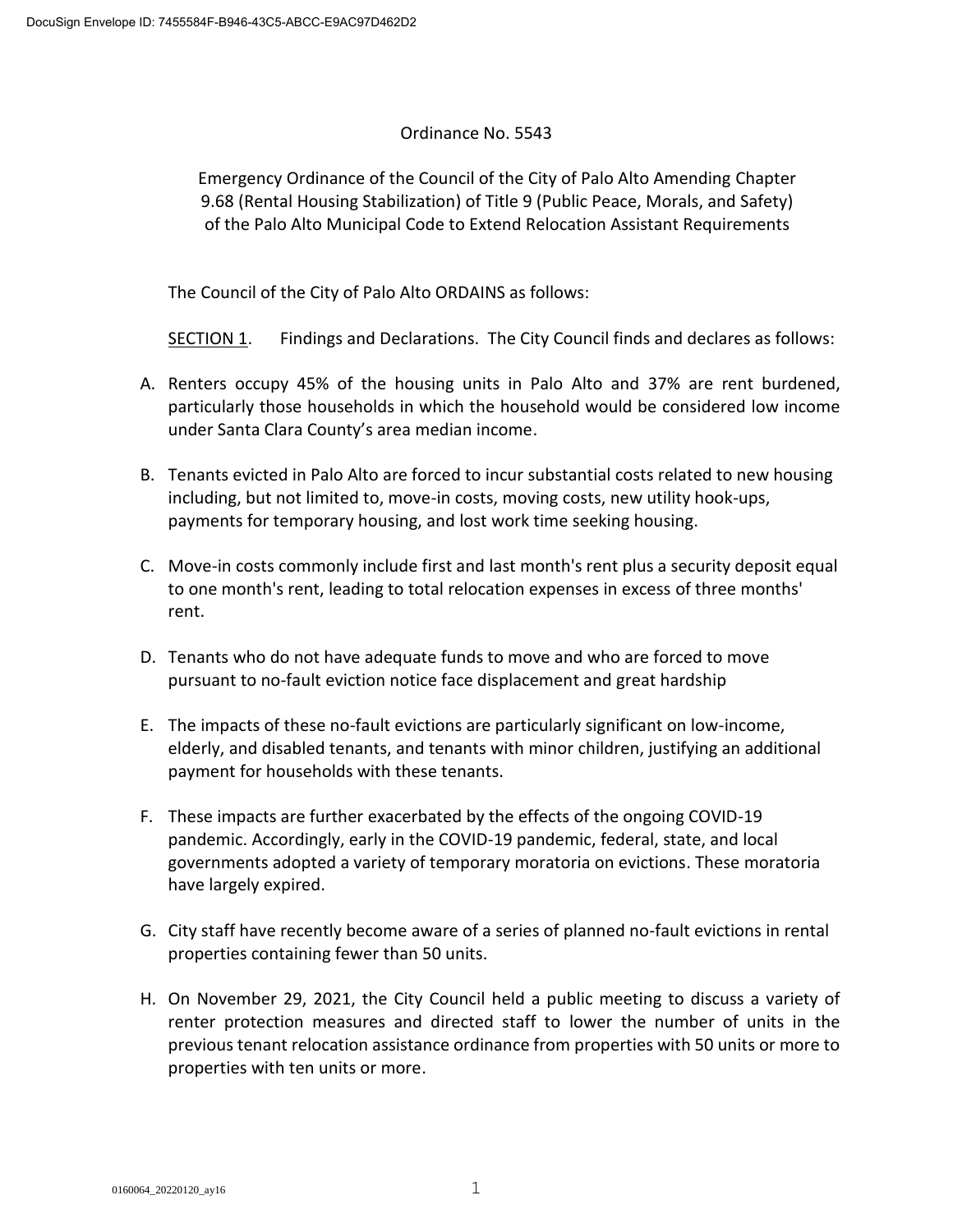- I. On January 26, 2022, the Planning and Transportation Commission considered the ordinance and recommended adoption to the City Council.
- J. The Council declares that this emergency ordinance, which is effective immediately, is necessary as an emergency measure to preserve the public peace, health, or safety, by expanding the protections of tenant relocation assistance for no-fault evictions to more renters in Palo Alto, including those renters facing an imminent threat of eviction.

SECTION 2. Section 9.68.035 (Relocation Assistance for No Fault Eviction) of Chapter 9.68 (Rental Housing Stabilization) of Title 9 (Public Peace, Morals and Safety) of the Palo Alto Municipal Code is amended as follows (strikethrough text is deleted, underlined text is added):

# **9.68.035 Relocation Assistance for No Fault Eviction.**

- a) This section shall be applicable only to structures or lots containing 50 10 or more rental units.
- b) For the purposes of this section, a "no-fault eviction" means an action by a landlord to recover possession of a rental unit for any reason other than the following:
	- 1. The tenant has failed to pay rent to which the landlord is legally entitled.
	- 2. The tenant has violated a lawful obligation or covenant of the tenancy.
	- 3. The tenant has refused the landlord reasonable access to the unit for the purposes of making repairs or improvements, for any reasonable purpose as permitted by law, or for the purpose of showing the rental unit to any prospective purchaser or tenant.
	- 4. The tenant is permitting a nuisance to exist in, or is causing damage to, the rental unit.
	- 5. The tenant is using or permitting a rental unit to be used for any illegal purpose.
	- 6. The landlord seeks in good faith to recover possession of the rental unit in order to comply with regulations relating to the qualifications of tenancy established by a governmental entity, where the tenant is no longer qualified. No fault evictions shall include, without limitation, actions in which the landlord seeks in good faith to recover possession of the rental unit:
	- 7. To demolish or otherwise permanently withdraw the rental unit from offer for rent or lease pursuant to California Government Code sections 7060-7060.7.
	- 8. To perform work on the building or buildings housing the rental unit that will render the rentable unit uninhabitable;
	- 9. For use and occupancy by the landlord or the landlord's spouse, grandparents, brother, sister, father-in-law, mother-in-law, son-in-law, daughter-in-law, children, or parents provided the landlord is a natural person.
	- 10. For no specified cause.
- c) Whenever a landlord seeks a no-fault eviction, as defined in this section, other than temporary displacement of 31 days or fewer, the landlord shall provide a relocation assistance payment as follows: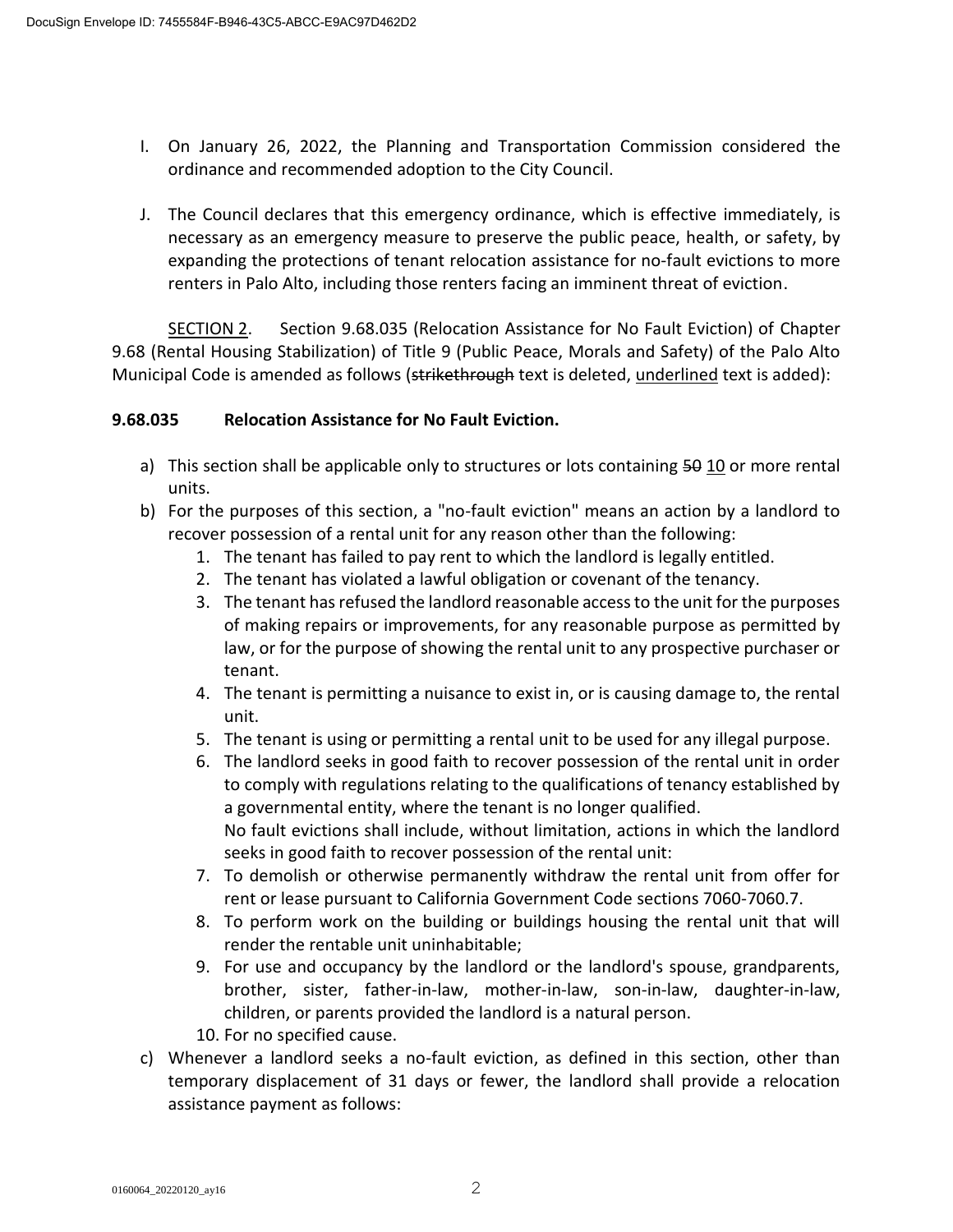| 1. Unit Type       | Amount   |
|--------------------|----------|
| 0 bedrooms         | \$7,000  |
| 1 bedroom          | \$9,000  |
| 2 bedrooms         | \$13,000 |
| 3 or more bedrooms | \$17,000 |

If the rental unit is occupied by two or more tenants, the landlord shall provide each tenant with a proportional share of the required payment. One half of the payment shall be paid at the time that the landlord provides notice of its intent to seek no-fault eviction; the remainder of the payment shall be paid to each tenant when that tenant vacates the unit.

- 2. Notwithstanding subsection  $(d-c)(1)$ , each rental unit that, at the time the landlord provides notice of its intent to seek no-fault eviction, is occupied by a low-income household as defined in Chapter 16.65, a tenant who is 60 years of age or older, a tenant who is disabled within the meaning of Government Code section 12955.3, or a tenant who is a minor, shall be entitled to a single additional relocation payment of \$3,000. This amount shall be divided equally among the qualifying (i.e. low-income, elderly, disabled, or minor) tenants. In order to receive this additional payment a qualifying tenant must provide written notice to the landlord of his or her eligibility along with supporting evidence within 15 days of receiving the landlord's notice. The entirety of this additional payment shall be paid within 15 days of the tenant's written notice to the landlord.
- d) Prior to or at the same time that the landlord provides notice of its intent to seek no-fault eviction, the landlord shall serve on the tenant a written notice describing the rights described in this section. The failure to provide this notice shall not operate as a substantive defense to an eviction pursuant to California Government Code sections 7060-7060.7.
- e) Commencing July 1, 2019, the relocation payments specified in this section shall increase annually at the rate of increase in the "rent of primary residence" expenditure category of the Consumer Price Index (CPI) for all urban consumers in the San Francisco-Oakland-San Jose Region for the preceding calendar year. Current rates shall be published on the city's website.
- f) A landlord may request a waiver or adjustment of the relocation assistance payment required by this section only upon a showing that strict application of its requirements would effectuate an unconstitutional taking of property or otherwise have an unconstitutional application to the property. Requests for waiver or adjustment must be submitted in writing to the director of planning and development services together with supporting documentation at least 90 days before the proposed termination of tenancy. Requests shall be acted on by the city council.
- g) The director of planning and development services may issue regulations implementing this section.

SECTION 3. If any section, subsection, clause or phrase of this Ordinance is for any reason held to be invalid, such decision shall not affect the validity of the remaining portion or sections of the Ordinance. The Council hereby declares that it should have adopted the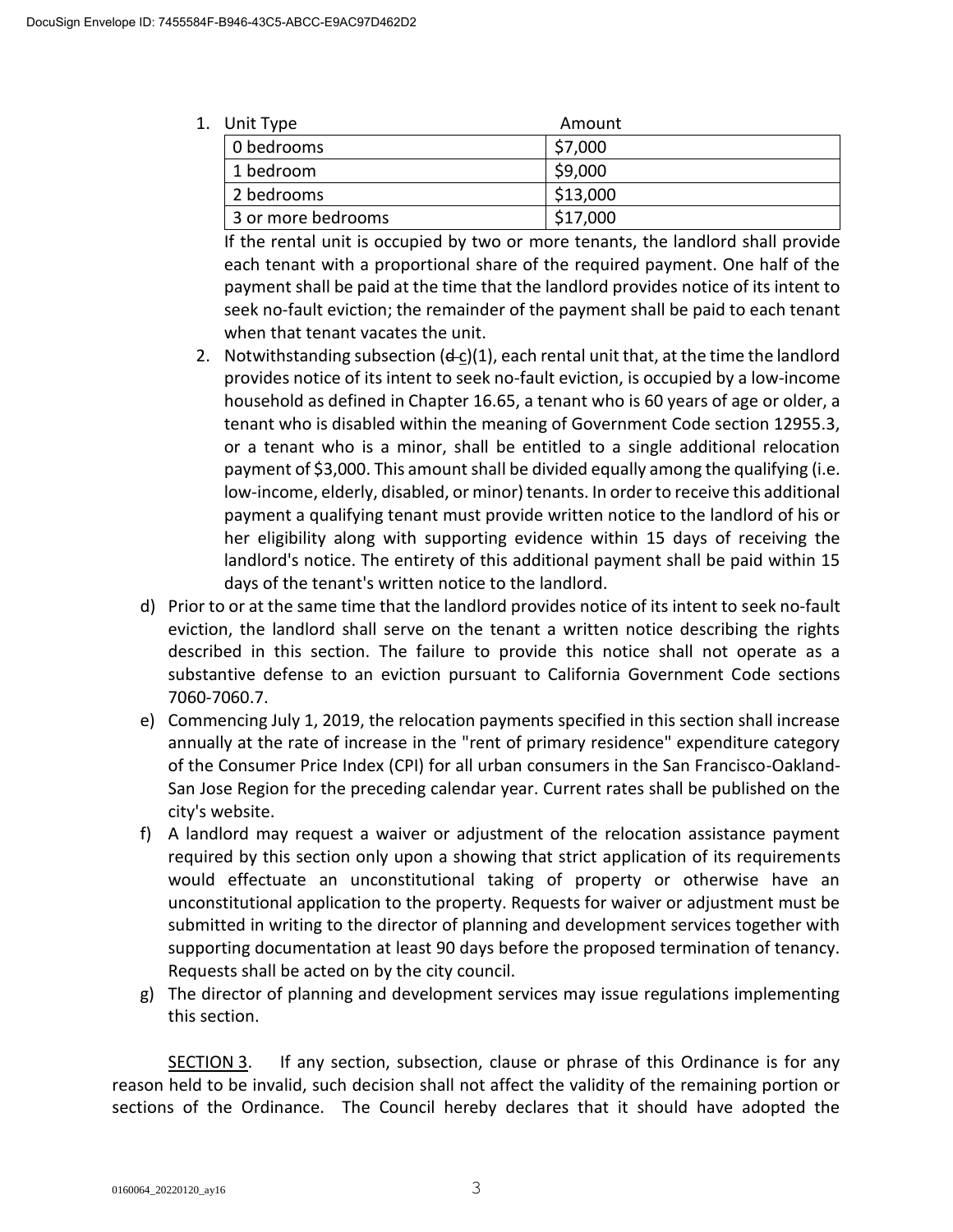Ordinance and each section, subsection, sentence, clause or phrase thereof irrespective of the fact that any one or more sections, subsections, sentences, clauses or phrases be declared invalid.

SECTION 4. The Council finds that this project is exempt from the provisions of the California Environmental Quality Act ("CEQA"), pursuant to Section 15061 of the CEQA Guidelines, because it can be seen with certainty that there is no possibility that the ordinance will have a significant effect on the environment.

SECTION 5. Pursuant to Palo Alto Municipal Code Section 2.04.270, this ordinance shall be effective immediately upon adoption if passed by a vote of four-fifths of the council members present. It is the intent of the City Council that this ordinance shall apply to any no-fault eviction that is not yet completed on the effective date of the ordinance. In the event this ordinance becomes effective after an initial notice of no-fault eviction is sent, the landlord shall provide a written notice of rights, pursuant to PAMC Section 9.68.035, subdivision (d), as soon as practicable. The notice required from a tenant to the landlord pursuant to PAMC Section 9.68.035, subdivision (c)(2) shall be due no sooner than fifteen days following the landlord's notice of rights.

INTRODUCED AND PASSED: January 31, 2022

AYES: BURT, CORMACK, DUBOIS, FILSETH, KOU

NOES: TANAKA

ABSENT:

ABSTENTIONS: STONE

ATTEST:

 $P_{\text{at}}$   $P_{\text{at}}$   $P_{\text{at}}$   $P_{\text{at}}$   $P_{\text{at}}$   $P_{\text{at}}$   $P_{\text{at}}$   $P_{\text{at}}$   $P_{\text{at}}$   $P_{\text{at}}$   $P_{\text{at}}$   $P_{\text{at}}$   $P_{\text{at}}$   $P_{\text{at}}$   $P_{\text{at}}$   $P_{\text{at}}$   $P_{\text{at}}$   $P_{\text{at}}$   $P_{\text{at}}$   $P_{\text{at}}$   $P_{\text{at}}$   $P_{\text{at}}$ 

City Clerk Mayor

APPROVED AS TO FORM: APPROVED:

**uSianed by:** 

Assistant City Attorney **City Manager** 

DocuSigned by:

DocuSigned by:  $L[\text{LDF}]$  and  $\frac{1}{2}$  are  $\frac{1}{2}$  and  $\frac{1}{2}$  are  $\frac{1}{2}$  and  $\frac{1}{2}$  are  $\frac{1}{2}$  and  $\frac{1}{2}$  are  $\frac{1}{2}$  and  $\frac{1}{2}$  are  $\frac{1}{2}$  and  $\frac{1}{2}$  are  $\frac{1}{2}$  and  $\frac{1}{2}$  are  $\frac{1}{2}$  and  $\frac{1}{2}$  a

ocuSigned by:  $O^{j}$ . )

Director of Planning and Development Services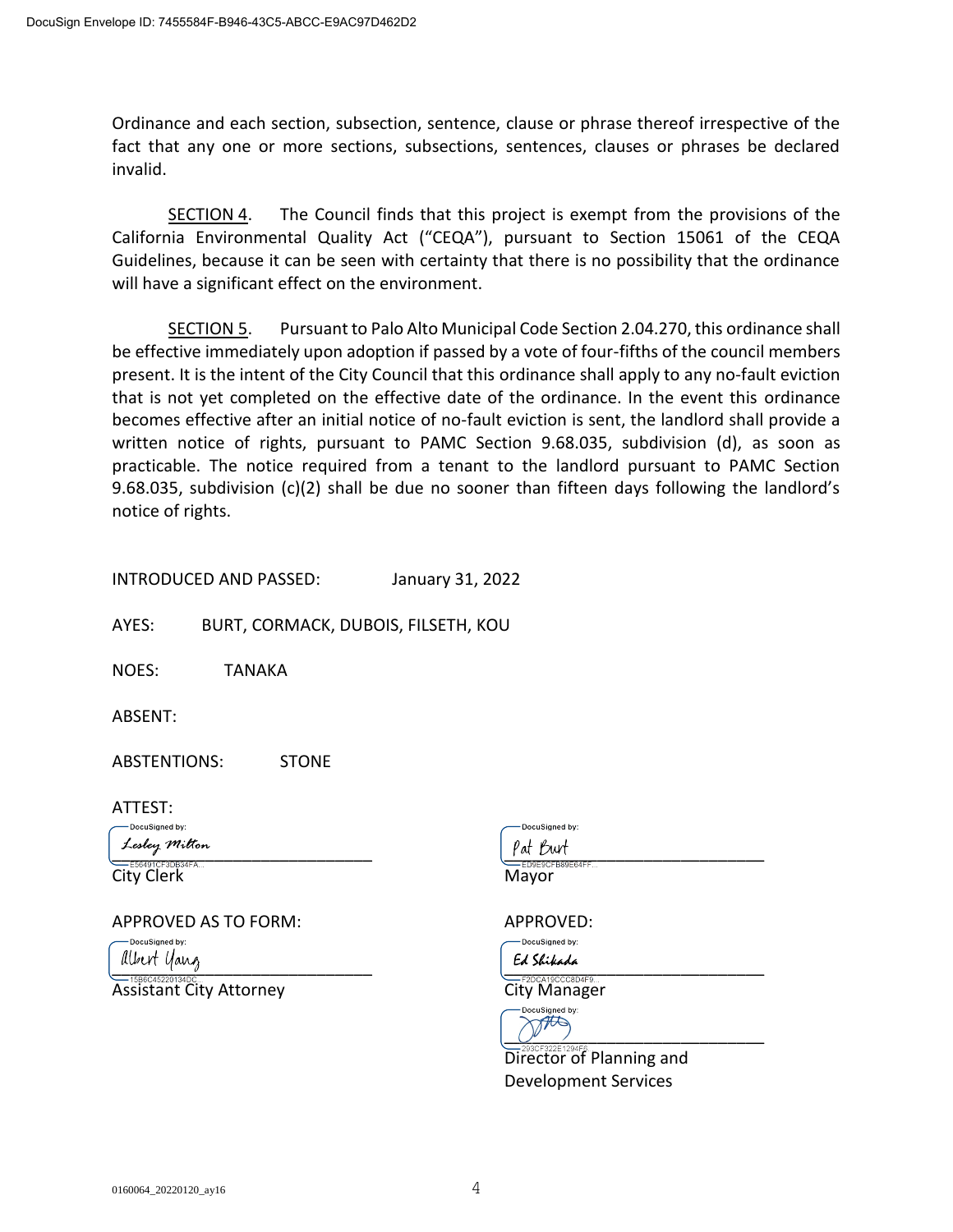### **Certificate Of Completion**

Envelope Id: 7455584FB94643C5ABCCE9AC97D462D2 Status: Completed Subject: Please DocuSign: ORD 5543 Emergency Ordinance Amending Ch 9.68 to Extend Relocation Assistance ... Source Envelope: Document Pages: 4 Signatures: 5 Envelope Originator: Certificate Pages: 2 Initials: 0 Danielle Kang

AutoNav: Enabled EnvelopeId Stamping: Enabled Time Zone: (UTC-08:00) Pacific Time (US & Canada)

### **Record Tracking**

Status: Original 2/2/2022 11:25:16 AM Security Appliance Status: Connected Pool: StateLocal

#### **Signer Events Signature Timestamp**

Albert Yang Albert.Yang@CityofPaloAlto.org Assistant City Attorney City of Palo Alto Security Level: Email, Account Authentication (None)

#### **Electronic Record and Signature Disclosure:**  Not Offered via DocuSign

Jonathan Lait Jonathan.Lait@CityofPaloAlto.org Interim Director Planning and Community Environment

City of Palo Alto

Security Level: Email, Account Authentication (None)

**Electronic Record and Signature Disclosure:**  Not Offered via DocuSign

#### Ed Shikada

Ed.Shikada@CityofPaloAlto.org

Ed Shikada, City Manager

City of Palo Alto

Security Level: Email, Account Authentication (None)

**Electronic Record and Signature Disclosure:**  Not Offered via DocuSign

Pat Burt pat@patburt.org Mr Security Level: Email, Account Authentication (None) Signature Adoption: Pre-selected Style

**Electronic Record and Signature Disclosure:**  Not Offered via DocuSign

Holder: Danielle Kang Danielle.Kang@cityofpaloalto.org Storage Appliance Status: Connected **Pool: City of Palo Alto** Location: DocuSign Location: DocuSign

# .<br>DocuSianed by: albert yang -<br>-15B6C45220134DC..

Signature Adoption: Pre-selected Style Using IP Address: 97.126.21.149



Signature Adoption: Uploaded Signature Image Using IP Address: 99.88.42.180

Sent: 2/2/2022 2:58:20 PM Viewed: 2/7/2022 11:54:00 PM Signed: 2/7/2022 11:54:05 PM

DocuSianed by: Ed Shikada -F2DCA19CCC8D4F9..

Signature Adoption: Pre-selected Style Using IP Address: 199.33.32.254

Sent: 2/7/2022 11:54:06 PM Viewed: 2/9/2022 9:41:36 AM Signed: 2/9/2022 10:28:23 AM

DocuSigned by: Pat Burt ED9E9CFB89E64FF..

Using IP Address: 98.35.161.52

Sent: 2/9/2022 10:28:24 AM Viewed: 2/9/2022 2:40:50 PM Signed: 2/9/2022 2:41:58 PM

250 Hamilton Ave Palo Alto , CA 94301 Danielle.Kang@cityofpaloalto.org IP Address: 199.33.32.254

Location: DocuSign

Sent: 2/2/2022 11:27:01 AM Viewed: 2/2/2022 2:58:10 PM Signed: 2/2/2022 2:58:17 PM

# DocuSian